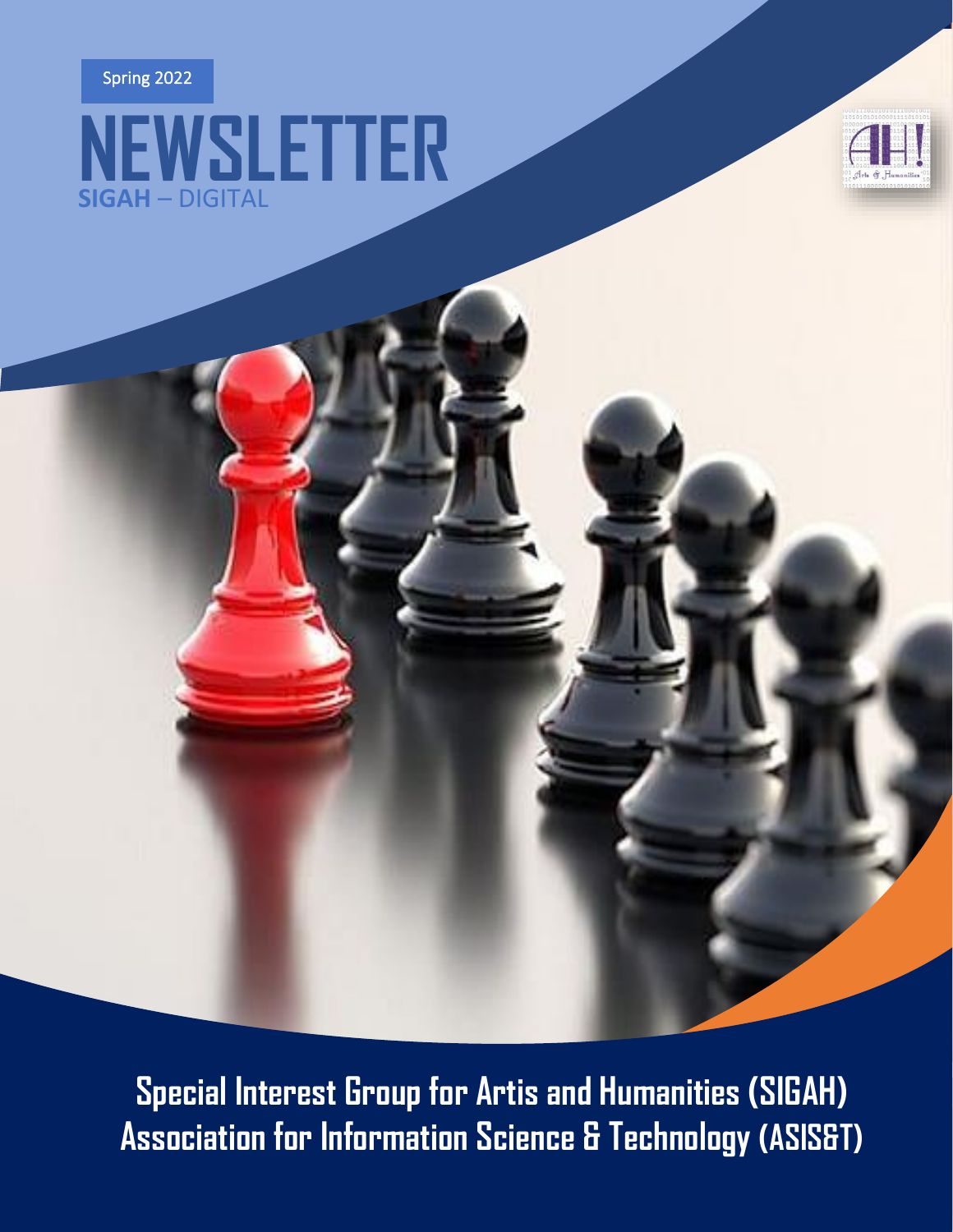

## Message from the **CHAIR**

**Greetings and happy spring to all SIG-AH members and to the broader ASIS&T community!**

Well, we have pretty much made it through another semester, for those of us tied to academic calendars. So much has changed since the spring of 2020, and these changes continue to affect all sectors of our society. Many of us moved our work online rather quickly, and this trend seems to have stuck around for now. We at SIG-AH hope that you are all surviving and thriving through recent stressors and changes.

For me, it has been a very difficult year. My beloved father was diagnosed with cancer, went through six months of treatment, then passed away in March. This impacted my leadership of the SIG and fewer events were planned than usual because of it. I am very grateful to the other SIG-AH officers, Jeremy McLaughlin, Arjun Sabharwal, and Muhammad Tariq, for their support during this time and their efforts to keep things moving along in a positive direction. Despite these challenges, we had a wonderful spring symposium, which you can read more about in this newsletter.

One thing that we as a SIG have beefed up this past year is our newsletter. We went from a rather sporadic schedule to a more regular, four seasons schedule under the efforts of our newsletter editor, Dr. Muhammad Tariq. You will notice some differences in the design and columns as well with the addition of new sections. We have a section called "Meet the SIG-AH Member" wherein we highlight someone from the SIG. You may have seen us post calls for participation in this section. We are also adding another section called News & Views where SIG-AH members can share current research or projects, challenges, successes, events, and ideas relating to the arts and humanities in LIS. Are you going to present at the annual meeting? We'd love to hear about it and this section would be the perfect place for that kind of news as well.

While these new sections are wonderful additions to the newsletter, we are admittedly having a hard time finding folks to willingly step forward and contribute to them. Our calls on iConnect and on social media have not garnered much, if any, response. We as SIG officers are not sure why, but this lack of participation and visibility for our SIG remains one of our greatest challenges. So far, we have had to reach out directly to individuals for content for the Meet the SIG-AH Member section.

We want you to know that this is not like submitting something to a conference or journal! This is a very informal column where you can talk about yourself, your education or work experiences, your participation in other arts and humanities-related work, your family, your hobbies, your pets – anything you would like the membership to know about you! It is a great way to gain visibility for your accomplishments, as well as a fun way for all of us to get to know each other better. Please consider sending in your bio the next time you see us call for submissions to the newsletter. We would really love to hear from you. continue next page …

#### **Ann M. Graf, Ph.D.**

Assistant Professor School of Library and Information Science College of Organizational, Computational, and Information Sciences Simmons University | 300 The Fenway | Boston, MA 02115 Office Phone: 617-521-2204 | Email: [ann.graf@simmons.edu](mailto:rebecca.davis@simmons.edu) Pronouns: she/her/hers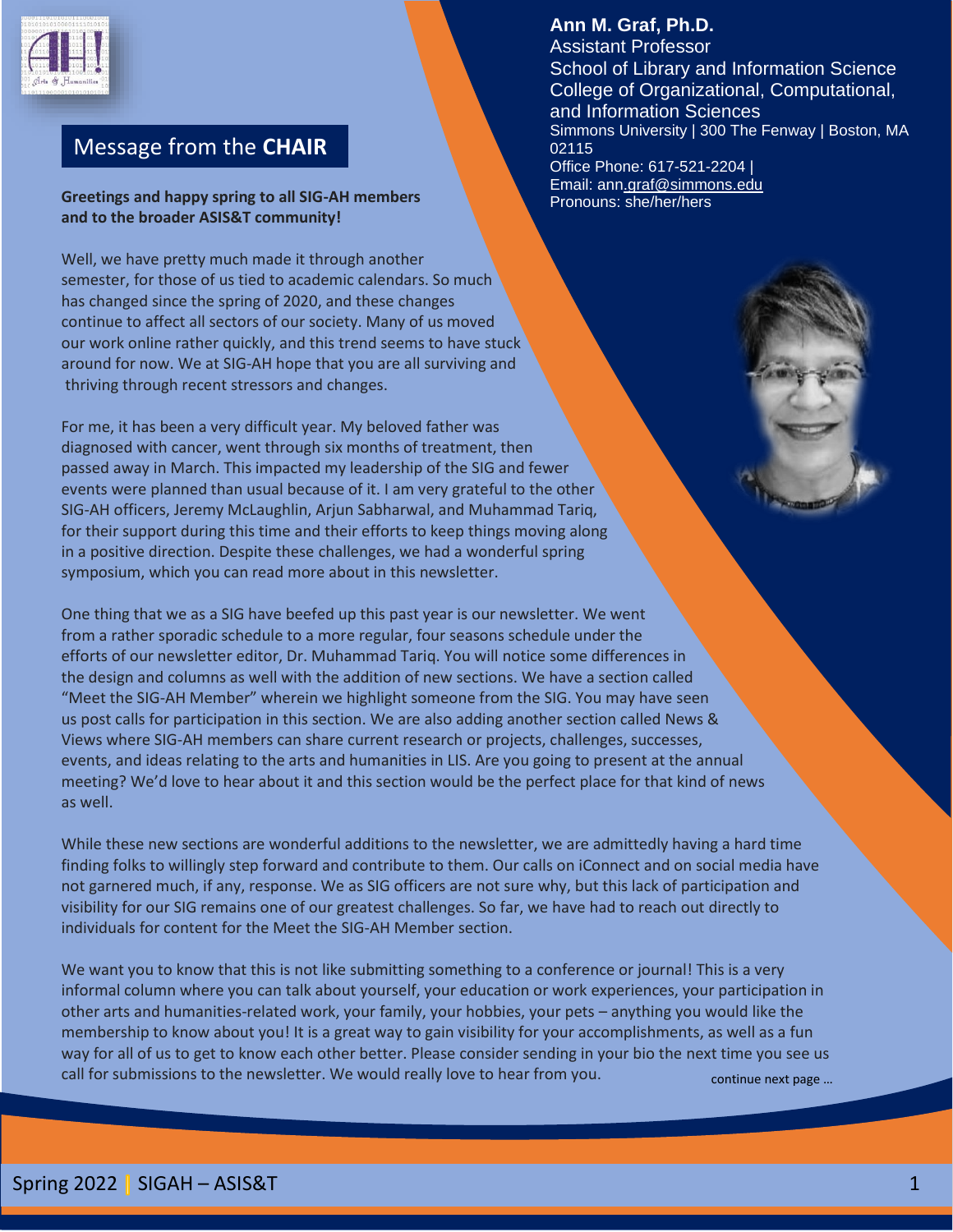

… continue from previous page

As always, we are open to hearing your suggestions for increasing participation, for webinars or sponsored talks, or for other newsletter content or events that would benefit the SIG. We are planning to create our own small survey of the SIG-AH membership to see what it is you would like more of, as well as your ideas for new programming. Please do not be shy and send us your thoughts. Our SIG is one of the smaller ones within ASIS&T, but our following is loyal. We hope for more varied events, awards, and speakers to come and value your input. We are also looking for ideas to update our logo and to increase partnerships with other related SIGs.

If you missed our co-sponsored event with SIG-VIS last fall on anti-racist street art, or our recent spring symposium on singular object collections, please visit the archive of ASIS&T webinars to view the recorded presentations [\(https://www.asist.org/meetings-events/webinars/\)](https://www.asist.org/meetings-events/webinars/). And on that note, I wish you all a happy spring, a happy end of semester for those of you in education, and the best wishes for a peaceful and enjoyable summer!

**Ann Graf** SIG-AH Chair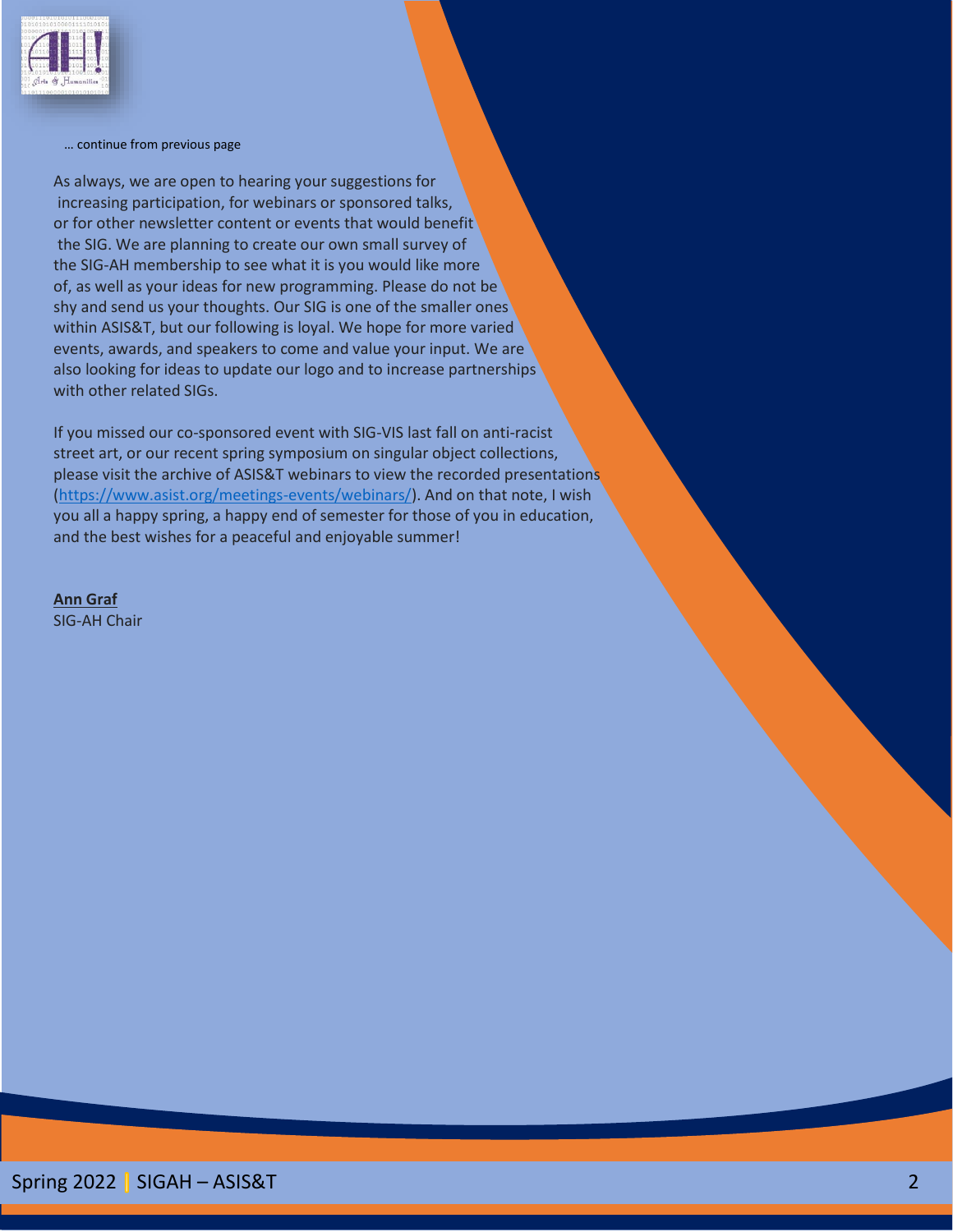

**Chair** Simmons University, Boston

#### **Chair-elect**

University of Wisconsin-Madison

**Webmaster** The University of Toledo

**Newsletter Editor** COMSATS University, Lahore, Pakistan

**Social Media and Communications**

**Treasurer**

**Secretary**

# **SIGAH Officers** 2022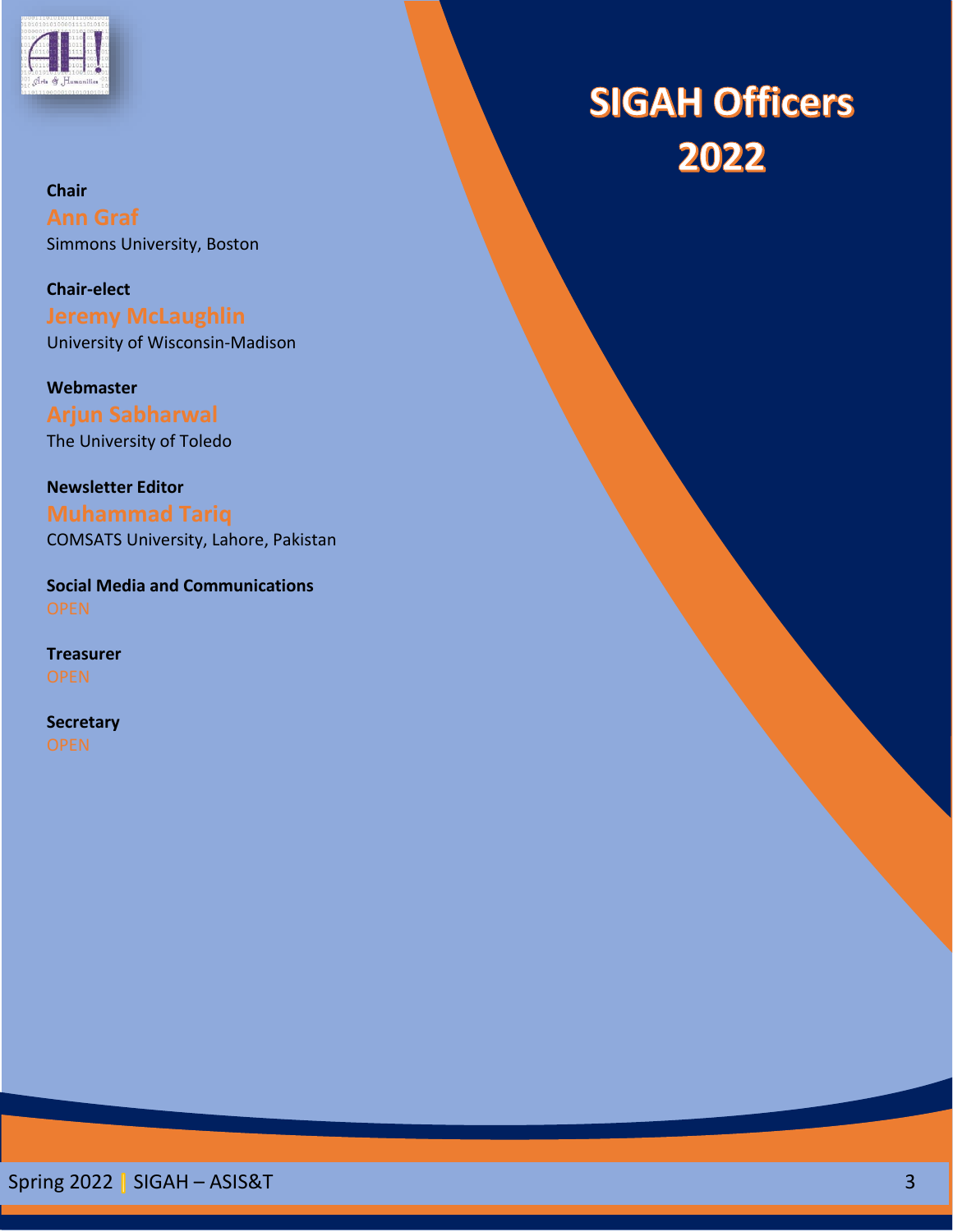

**Best practices of leadership and innovation in the institutes of Arts and Humanities**

#### **By Arjun Sabharwal**

#### **Arjun Sabharwal**

*Associate Professor & Digital Initiatives Librarian* University Libraries CL 5036, Mail Stop 509 Carlson Library The University of Toledo 2975 West Centennial Dr. Toledo, Ohio 43606

[arjun.sabharwal@utoledo.edu](mailto:arjun.sabharwal@utoledo.edu) ORCID ID: *[http://orcid.org/0000-0002-8873-](https://nam04.safelinks.protection.outlook.com/?url=http%3A%2F%2Forcid.org%2F0000-0002-8873-3406&data=04%7C01%7Carjun.sabharwal%40utoledo.edu%7C6cd3afd6b71e412a044808da1f185d1d%7C1d6b1707baa94a3da8f8deabfb3d467b%7C0%7C0%7C637856487648929480%7CUnknown%7CTWFpbGZsb3d8eyJWIjoiMC4wLjAwMDAiLCJQIjoiV2luMzIiLCJBTiI6Ik1haWwiLCJXVCI6Mn0%3D%7C3000&sdata=6N4CltcEF1O%2ByTA099B%2Fushx3w6MGVK%2BLtKmHGKV%2F1k%3D&reserved=0) [3406](https://nam04.safelinks.protection.outlook.com/?url=http%3A%2F%2Forcid.org%2F0000-0002-8873-3406&data=04%7C01%7Carjun.sabharwal%40utoledo.edu%7C6cd3afd6b71e412a044808da1f185d1d%7C1d6b1707baa94a3da8f8deabfb3d467b%7C0%7C0%7C637856487648929480%7CUnknown%7CTWFpbGZsb3d8eyJWIjoiMC4wLjAwMDAiLCJQIjoiV2luMzIiLCJBTiI6Ik1haWwiLCJXVCI6Mn0%3D%7C3000&sdata=6N4CltcEF1O%2ByTA099B%2Fushx3w6MGVK%2BLtKmHGKV%2F1k%3D&reserved=0)*

Understanding best practices of leadership and innovation in the arts and humanities should begin with understanding and welcoming the uniqueness of the institutes in these disciplines, as each organization presents a unique set of capabilities, histories, challenges, and experiences—all of these contributing to organizational identity—as a basis for understanding. While there may be benchmarks, standards, and outcomes for comparison across institutional and geographical boundaries, the unique characteristics of institutions may well yield highly disparate data with diverse contexts ithin which such data may have been generated. While goals may be aspirational and comparable among peer institutions, there may be little meaning in efforts to quantify everything. No two arts and humanities departments are the same just as their faculty and student populations represent diversity (ethnicity, race, religion, language, gender/sexual orientation, age, and profession—just to name a few). Understanding leadership and innovation, therefore, would also follow along similar lines of diversity because they evolve along very different curves. Adding information science and digital humanities to this extends the complexity of issues related to understanding leadership and best practices.

Information science at the very least represents diverse populations of information professionals (such as archivists and librarians) some of whom are also faculty in the various areas taught at their institutions, faculty pursuing various transdisciplinary ideas, and students from different socio-economic backgrounds. There is also a growing community of community archivists and citizen scholars formally or self-trained in the various areas of information science. Thus, imposing ideas of leadership and best practices may be challenging without imposing elitist expectations based on privileged positions taken on the field. The same is true for technologies adopted in privileged communities compared to those with no internet connection or limited accessibility. A well-endowed institution may, therefore, hardly be in a position to dictate best practices to those in disenfranchised and marginalized (mainly inner-city and rural) areas, but this is where outreach can succeed as long as funds and politics will allow. In most cases, there are limits to altruism: where there are funds there are politics.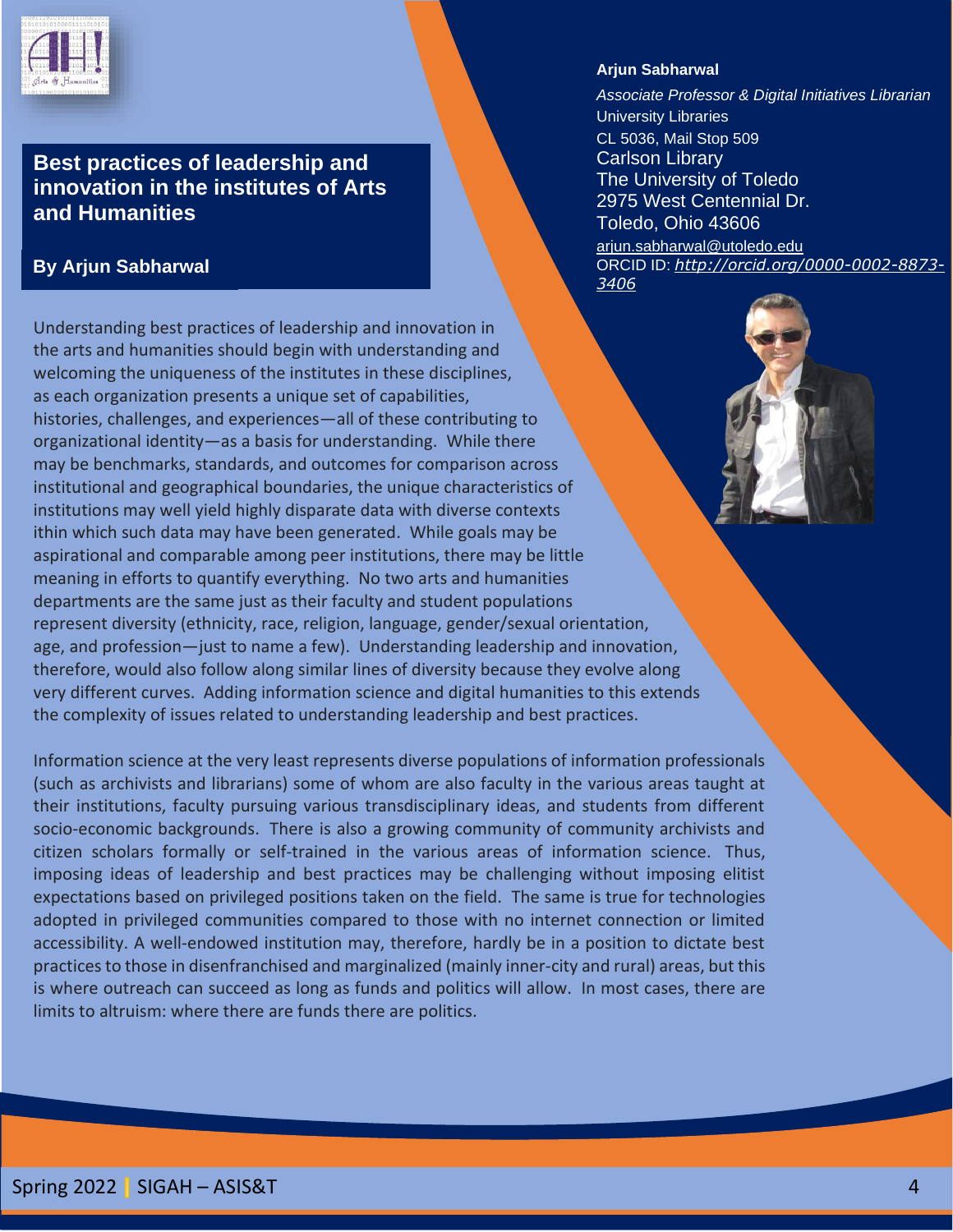

Let's be realistic: those with resources hold the aces (and leadership). And I haven't even addressed the status of arts and humanities in politically repressed areas where freedoms of thought, expression, and speech are suppressed by totalitarian governments and ideologically anchored societies imposing harsh penalties on freedoms. How does discourse on leadership and best practices evolve in those areas where artists and thinkers can lose their lives for exercising forbidden freedoms?

Setting aside the political and social justice issues: there is one issue that all in the areas of the arts and humanities (including the digital humanities) may agree: access to professionally archived preserved primary sources. As paper, film, analog, and digital media all fade away, time is ticking, threatening humanities with the loss of data, information, memory, and access to play back analog media. Best practices in preservation would then require listening to those who have experience in remediating, preserving, and archiving old material for posterity, and where there is a shared understanding of these needs, partnerships involving sheared models of leadership can evolve across hitherto self-defined socio-economic boundaries. Again, no two regions are alike in this respect—one will succeed, the other will fail, and some may best stick with their status quo.

#### **Arjun Sabharwal**

*Associate Professor & Digital Initiatives Librarian* University Libraries CL 5036, Mail Stop 509 Carlson Library The University of Toledo 2975 West Centennial Dr. Toledo, Ohio 43606

[arjun.sabharwal@utoledo.edu](mailto:arjun.sabharwal@utoledo.edu) ORCID ID: *[http://orcid.org/0000-0002-8873-](https://nam04.safelinks.protection.outlook.com/?url=http%3A%2F%2Forcid.org%2F0000-0002-8873-3406&data=04%7C01%7Carjun.sabharwal%40utoledo.edu%7C6cd3afd6b71e412a044808da1f185d1d%7C1d6b1707baa94a3da8f8deabfb3d467b%7C0%7C0%7C637856487648929480%7CUnknown%7CTWFpbGZsb3d8eyJWIjoiMC4wLjAwMDAiLCJQIjoiV2luMzIiLCJBTiI6Ik1haWwiLCJXVCI6Mn0%3D%7C3000&sdata=6N4CltcEF1O%2ByTA099B%2Fushx3w6MGVK%2BLtKmHGKV%2F1k%3D&reserved=0) [3406](https://nam04.safelinks.protection.outlook.com/?url=http%3A%2F%2Forcid.org%2F0000-0002-8873-3406&data=04%7C01%7Carjun.sabharwal%40utoledo.edu%7C6cd3afd6b71e412a044808da1f185d1d%7C1d6b1707baa94a3da8f8deabfb3d467b%7C0%7C0%7C637856487648929480%7CUnknown%7CTWFpbGZsb3d8eyJWIjoiMC4wLjAwMDAiLCJQIjoiV2luMzIiLCJBTiI6Ik1haWwiLCJXVCI6Mn0%3D%7C3000&sdata=6N4CltcEF1O%2ByTA099B%2Fushx3w6MGVK%2BLtKmHGKV%2F1k%3D&reserved=0)*

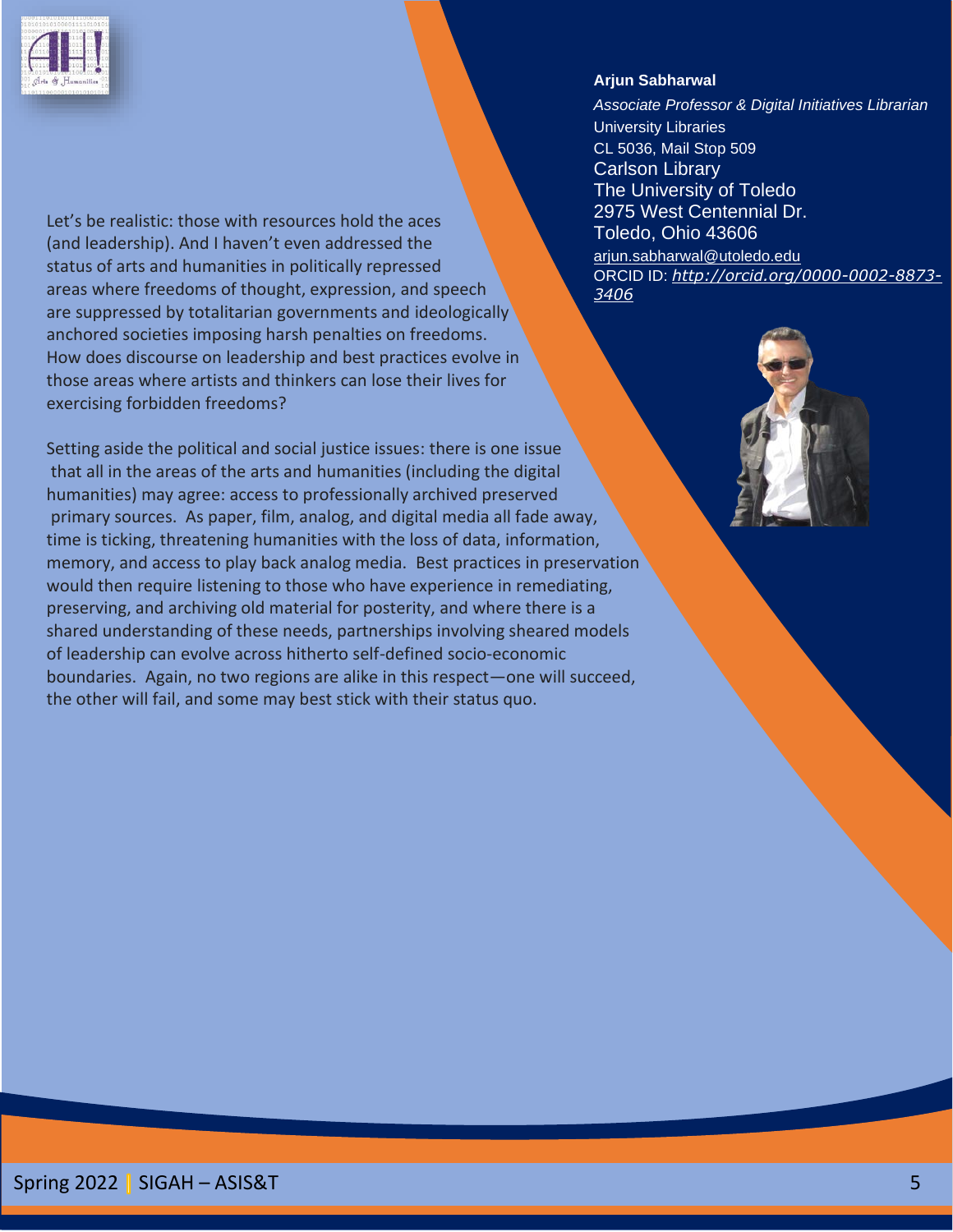

### **The 2022 SIG-AH Annual Symposium**

## **Documenting, Describing, Differentiating:** Stories of Singular Object Collections

#### **By Ann Graf**

Our annual spring symposium was held this year on April 21 with the theme of singular object collections. While we may be familiar with some of the ways we give access to information across different formats, our goal with this year's symposium was to highlight ways in which one collection may differ in significant ways from another. An interesting way to do this was to focus on objects and the particular needs of certain types of objects. To this end, we invited three people who manage individual collections, from the personal to the professional, and we asked them to share some background about their collections, how they might organize and display them, and in general some of the salient features that became nodes of difference among them.

Lucas Petzold has a number of collections, but his main passion is for Buddha figures. He introduced us to a bit of the history of the Buddha, and the various styles of Buddha figures from different parts of the world. His collection focuses mainly on those from India, China, and Thailand. He shared many examples and described what the various postures of the Buddha, the dress, and accessories mean within their respective cultures. The styles, colors, countries of origin, materials, and even stories of acquisition become angles for description.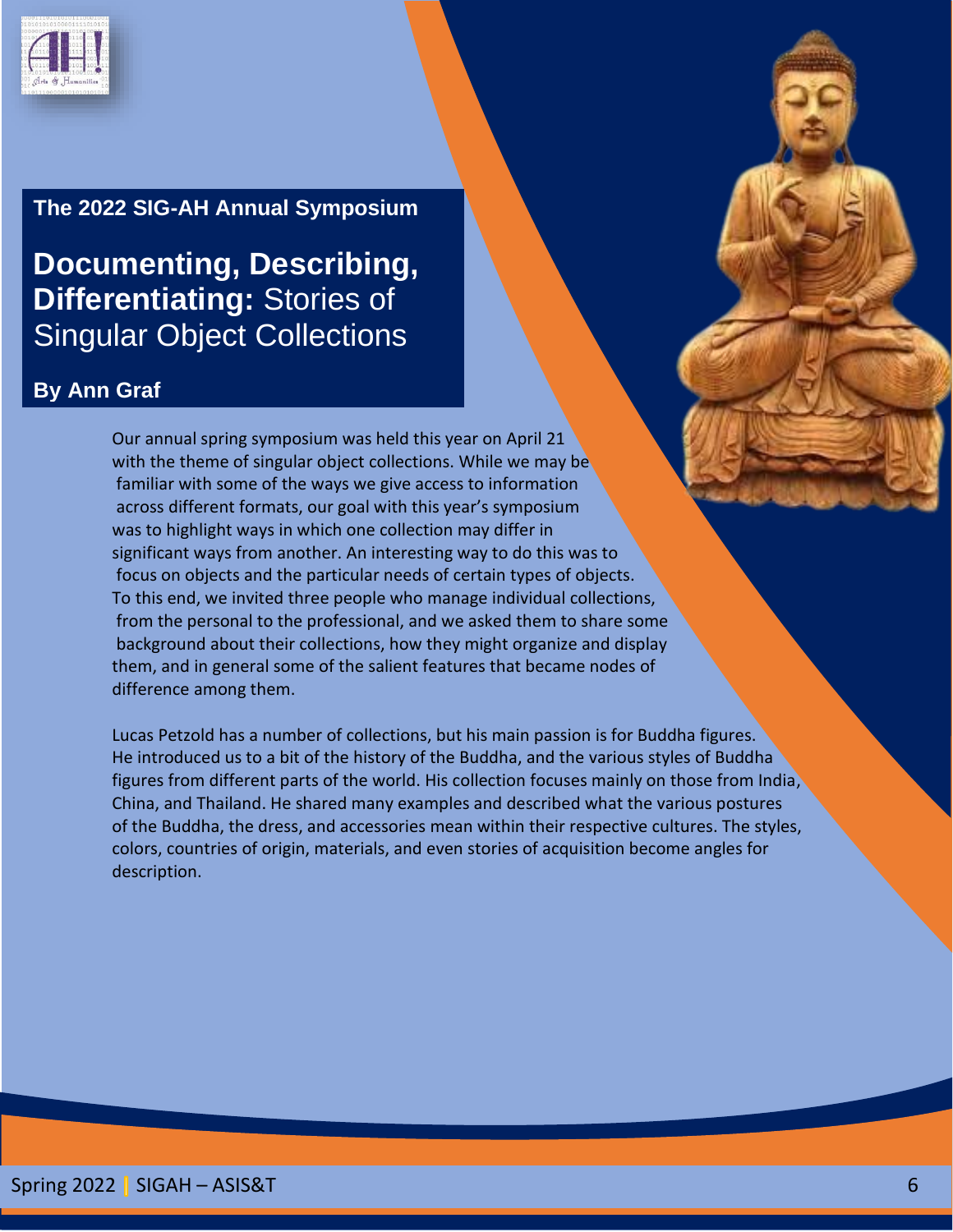

Recently retired professor of information science at Simmons, Michele Cloonan has been collecting cameos since she was in high school. Her collection now numbers in the hundreds and features modern, antique, and even ancient cameos. Again, we were treated to some background on cameos themselves, as well as on some of the theories that inform information science in general, and that can apply to the organization and description of various types of textual and object information. Cameos are often found created as or turned into jewelry, and, like Buddhas, display different features that are more common to certain time periods or locations. Modern cameos can cross boundaries and feature unusual materials and subjects besides the familiar woman's head in profile.

Moving through a range from amateur to professional, we ended with a presentation by Debbie Behan Garrett, the founder and director of the Virtual Black Doll Museum [\(https://virtualblackdollmuseum.com/\)](https://virtualblackdollmuseum.com/). The museum "curates antique, vintage, modern, and one-of-a-kind Black dolls through photographs, detailed descriptions, links to additional references, and videos" ([https://virtualblackdollmuseum.com/about-2/\)](https://virtualblackdollmuseum.com/about-2/). She has numerous organizational categories for the dolls, including Antique Dolls, Vintage Dolls, Modern Dolls, and One-of-a-kind Dolls. Debbie shared her inspiration for starting the museum, citing a lack of black dolls when she was a child. Debbie is black, but she and her friends grew up with white dolls. When she became a mother, and then a grandmother, she realized the need to document and preserve the history of black dolls for future generations. Her collection is featured in the museum, alongside dolls owned by others. She carefully catalogs each doll, noting the name given to the doll by the manufacturer, the creator, maker, or designer of the doll, the year the doll was made and what it is made from, any marks on the doll that help to identify it, the height, clothing, and general description of the doll, and any other salient details about the doll's historical background, provenance, or presentation. Please visit her online museum to learn more about the collection and see hundreds of examples of black dolls.

If you were unable to attend in real time, please visit the archive of ASIS&T webinars to view the recorded presentations [\(https://www.asist.org/meetings-events/webinars/\)](https://www.asist.org/meetings-events/webinars/).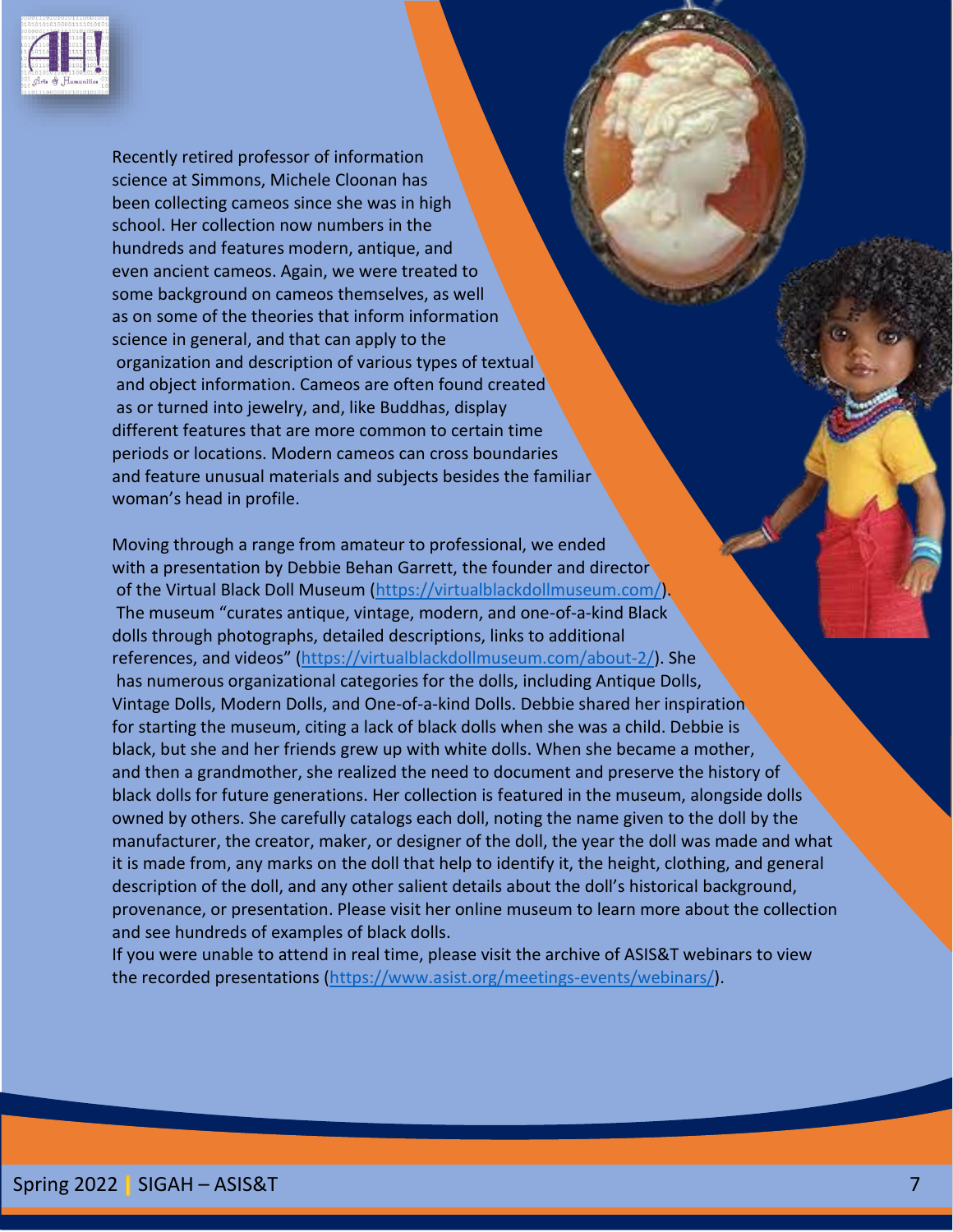

#### **Meet the SIGAH Member**

#### Jeremy L. McLaughlin

Jeremy is the Chair-Elect of SIG AH and is excited to be working with the SIG and its members once again in the coming year. He just finished his second year as a PhD student in the Center for the History of Print and Digital Culture in the iSchool at the University of Wisconsin-Madison. Jeremy studies epistemological and material concerns in the print and visual cultures of the history of science and technology in seventeenth- and eighteenth-century North America. In addition to the development of quantitative methods in book history and aspects of the intersection of book history and digital humanities, he continues to do research related to scholarly communications and historical bibliometrics.

After his own experiences on the speech team at Longwood University, Jeremy is a volunteer coach with the University of Wisconsin Speech and Debate society and is currently the PhD student representative on the iSchool PhD Committee. He enjoys teaching and working with graduate and undergraduate students on issues relating to academic success and professional development

While pursuing his MLIS, Jeremy was very active in ASIS&T as a New Leader, Chair of two Special Interest Groups and a Student Chapter, and in Association leadership development. He was Chair of SIG-AH from 2014-16 and helped to develop the Symposium for Information and Technology in the Arts & Humanities in 2015 (the presentation videos for the first 2 years of this event [are on YouTube](https://www.youtube.com/channel/UCh6awNw3yZbodGT42HlCD_g/videos) and the slides for the first 3 years are [available on figshare\)](https://figshare.com/authors/Symposium_on_Information_and_technology_in_the_arts_and_humanities/740215).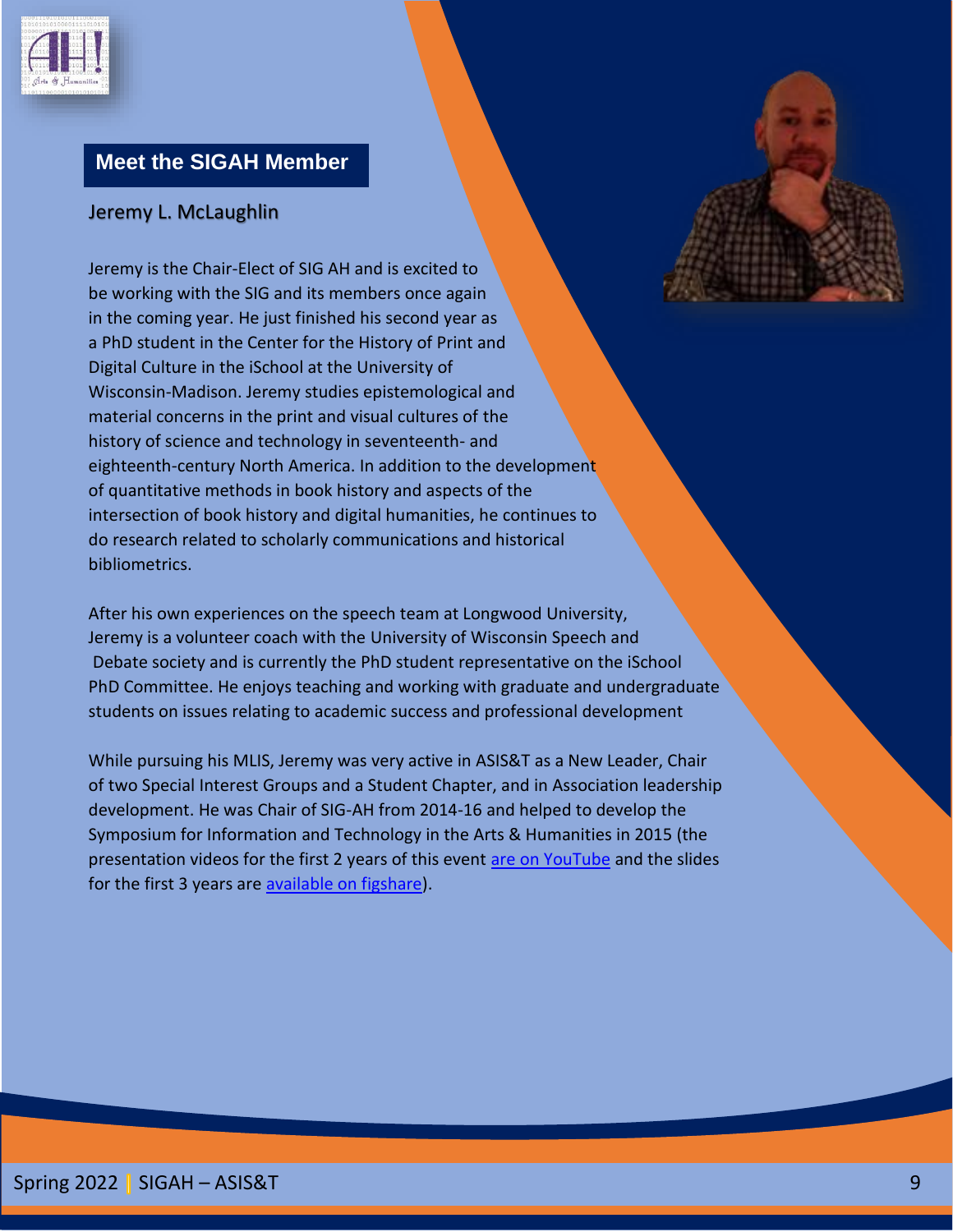

Prior to returning to academia, Jeremy had a career working in sales and support for library technology and content vendors. This included working with major bibliographic management tools, historical primary resources, research management and author profiling systems, EDT, and library collection management and content discovery platforms.

Jeremy loves to travel and visit museums, art galleries, and cultural institutions in the United States and abroad whenever possible. Before the pandemic, his last extensive vacation was in October 2019 when he spent 10 days in Greece touring archaeological sites around the country and enjoying the museums in Athens. His second favorite destination (because Greece quickly became the first) is either Amsterdam or Edinburgh in Scotland.

Jeremy lives in Madison, WI where he is still slowly adapting to Midwest winters and a lack of any major season between Winter and Summer. In addition to avoiding most forms of social media, he enjoys hiking, the Marvel Cinematic Universe, and reading fantasy novels as an escape from the stresses of being a Doctoral student.



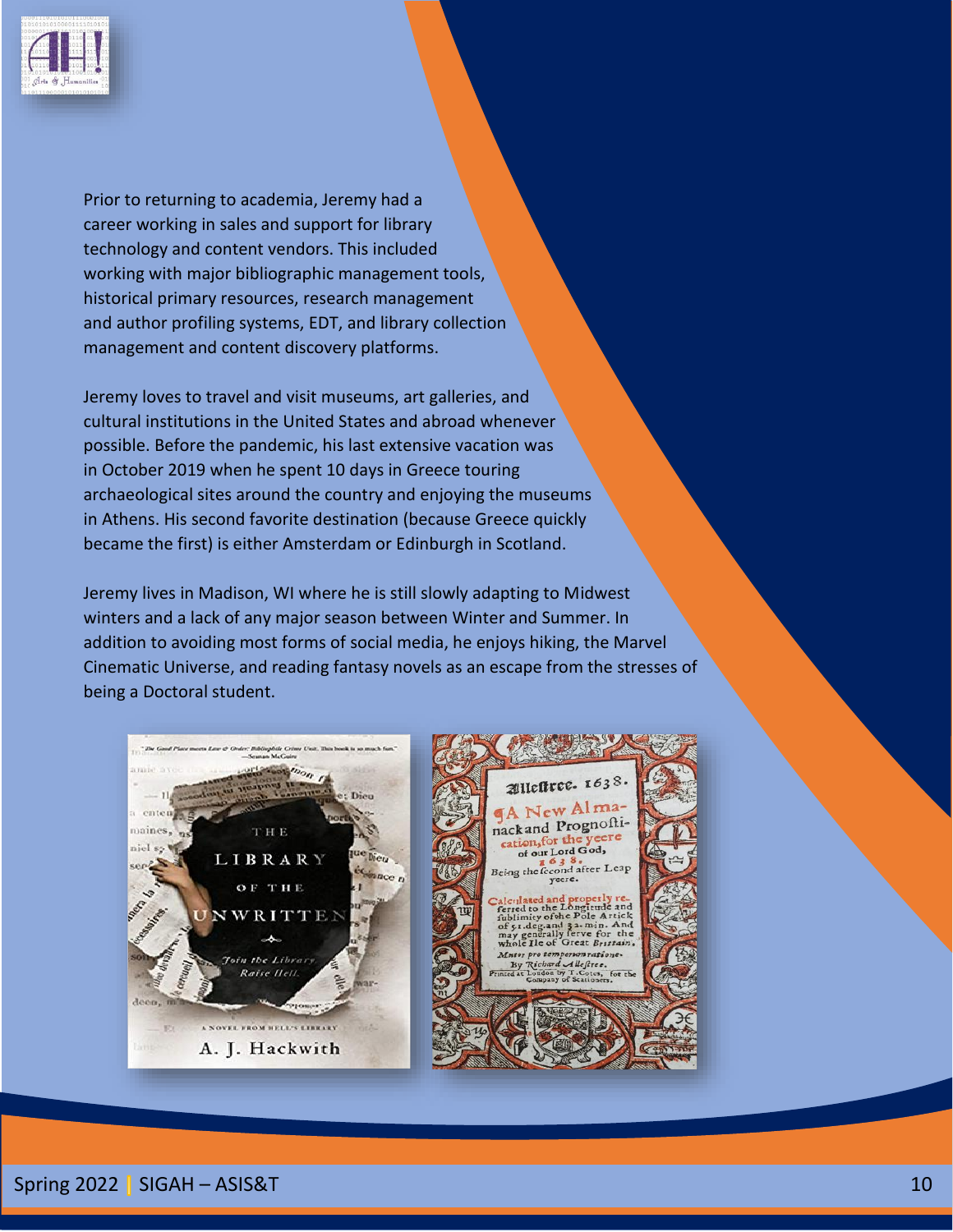

## **SIGAH Views & News**

#### • **Participate as Co-Chair in an International Conference**

Dr. Muhammad Tariq was nominated as a Co-Chair for ASIS&T 24-Hour Global Conference, which was held on April 26-27, 2022.

This is the first ever conference of its type, organizing by Association for Information Science and Technology (ASIS&T), USA. Renowned speakers and panelists from around the globe have participated and shared their thoughts with the audience. The conference had invited talks, long and short papers and penal discussions on different topics.

Dr. Tariq also honored to lead the Asia/Pacific Region, consisting of 61 countries of the world. It was very good opportunity to learn, share and network with the professional of the world. The conference details can be accessed through the below link:

<https://www.asist.org/meetings-events/24-hour-global-conference/>